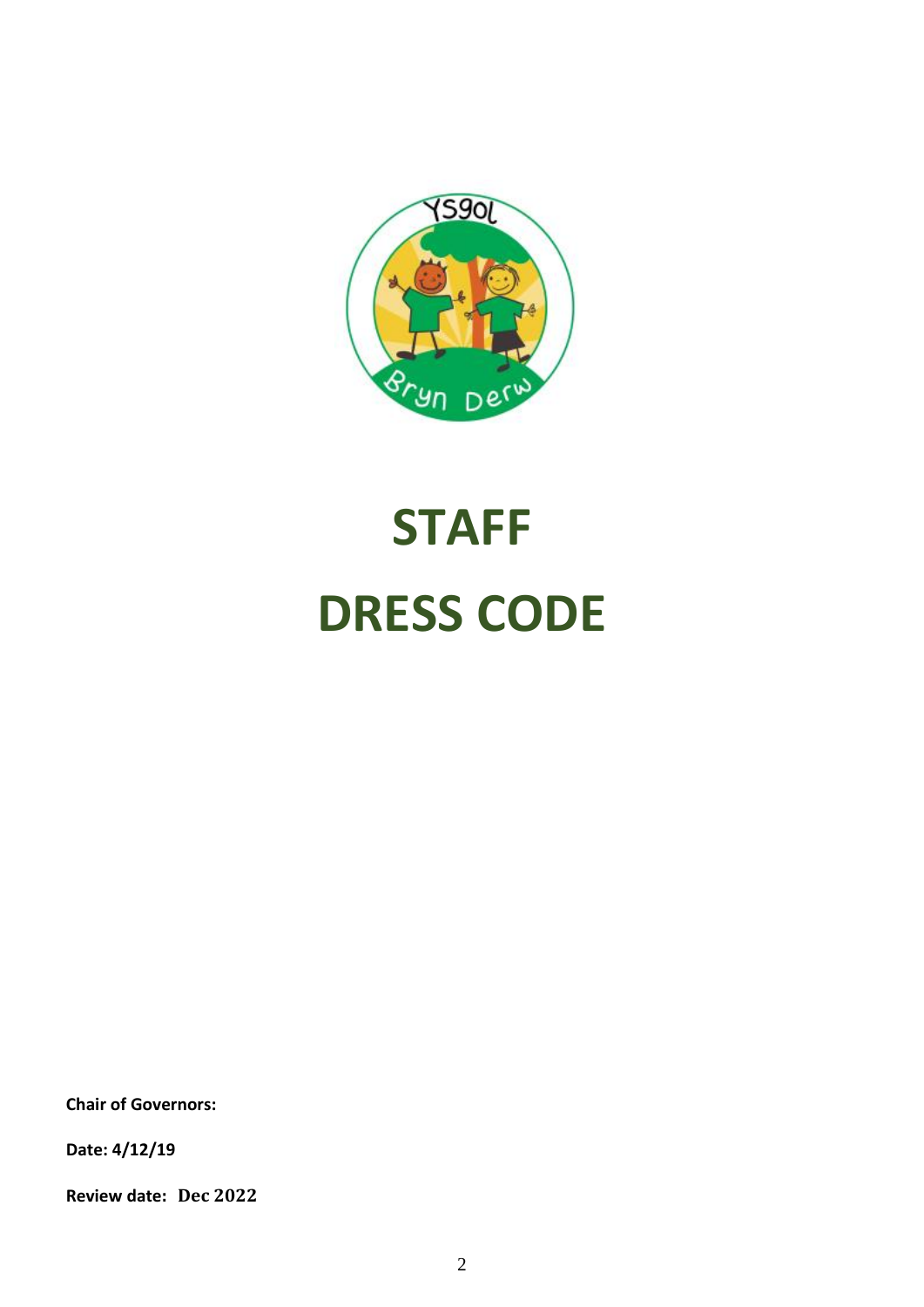| <b>DRESS CODE AREA</b>                                                                                              | <b>REASONS FOR THIS CODE AREA</b>                                                      |
|---------------------------------------------------------------------------------------------------------------------|----------------------------------------------------------------------------------------|
| Clothing needs to:                                                                                                  | Complying with manual handling and                                                     |
| Present a practical and professional image<br>$\overline{\phantom{0}}$                                              | physical intervention training, its                                                    |
| Allow for a full range of movements in order to carry                                                               | requirements and auditor                                                               |
| out manual handling and physical interventions.                                                                     | recommendations                                                                        |
| Not compromise on modesty & dignity<br>$\blacksquare$                                                               | Presenting a good balance of professional,                                             |
| Recommended:                                                                                                        | yet practical ethos                                                                    |
| Loose/stretch trousers or shorts to the knee but not                                                                | Provide clarity for all staff, and also to any                                         |
| above                                                                                                               | students on placements.<br>To meet health and safety responsibilities                  |
| Short sleeves OK, but not vest top<br>$\blacksquare$                                                                | towards ourselves, colleagues and pupils                                               |
| Round neck top but not v neck top<br>$\blacksquare$                                                                 | We undertake practical and messy activities                                            |
|                                                                                                                     | as part of the curricular and so clothes                                               |
| Should avoid: clothing with inappropriate wording or visual<br>images, jeans, clothes that expose above the knee or | should not be precious. Avoid wearing                                                  |
| shoulder/chest area, leggings unless worn with knee length                                                          | anything you would be concerned to                                                     |
| dress/equivalent                                                                                                    | damage.                                                                                |
| Footwear needs to:                                                                                                  | Complying with manual handling and                                                     |
| Be safe for all manual handling and physical                                                                        | physical intervention training, its                                                    |
| interventions occurring school                                                                                      | requirements and auditor                                                               |
| Provide a stable base on all surfaces and when moving                                                               | recommendations                                                                        |
| quickly                                                                                                             | Presenting a good balance of professional,                                             |
| Be enclosed providing protection to feet from falling<br>$\blacksquare$                                             | yet practical ethos                                                                    |
| objects, moving equipment e.g. wheelchairs, pupils                                                                  | Provide clarity for all staff, and also to any                                         |
| stepping on them                                                                                                    | students on placements                                                                 |
|                                                                                                                     | To meet health and safety responsibilities<br>towards ourselves, colleagues and pupils |
| Be Flat, fully enclosed shoes                                                                                       |                                                                                        |
| Should avoid: heeled, open toed or open backed shoes<br>Jewellery needs to:                                         | Complying with manual handling and                                                     |
| Be kept to a minimum                                                                                                | physical intervention training, its                                                    |
| Not allow pupils to grab it and so injure staff or pupils<br>$\blacksquare$                                         | requirements and auditor                                                               |
| Not allow pupils to be scratched during manual<br>$\overline{\phantom{a}}$                                          | recommendations                                                                        |
| handling or physical interventions                                                                                  | Provide clarity for all staff, and also to                                             |
| Recommended:                                                                                                        | students on placements                                                                 |
| Staff should restrict their jewellery to the following items:                                                       | To meet health and safety responsibilities                                             |
| Stud or small earrings (no large hanging earrings)                                                                  | towards ourselves, colleagues and pupils                                               |
| Smooth fitting watches and bracelets<br>$\blacksquare$                                                              |                                                                                        |
| Other jewellery (other than rings) is acceptable only if it is                                                      |                                                                                        |
| completely covered by clothing at all times                                                                         |                                                                                        |
| Other:                                                                                                              | Complying with manual handling and                                                     |
| Hair should be tied back when working with pupils who may                                                           | physical intervention training, its                                                    |
| require manual handling or physical intervention                                                                    | requirements and auditor                                                               |
| Appropriate hand jewellery and finger nail care so as to not                                                        | recommendations                                                                        |
| allow pupils to be scratched during manual handling or                                                              | To meet health and safety responsibilities                                             |
| physical interventions                                                                                              | towards ourselves, colleagues and pupils                                               |
| Also be prepared with specific kit for specific activities                                                          |                                                                                        |
|                                                                                                                     |                                                                                        |
| e.g. horse riding, forest schools, swimming                                                                         |                                                                                        |